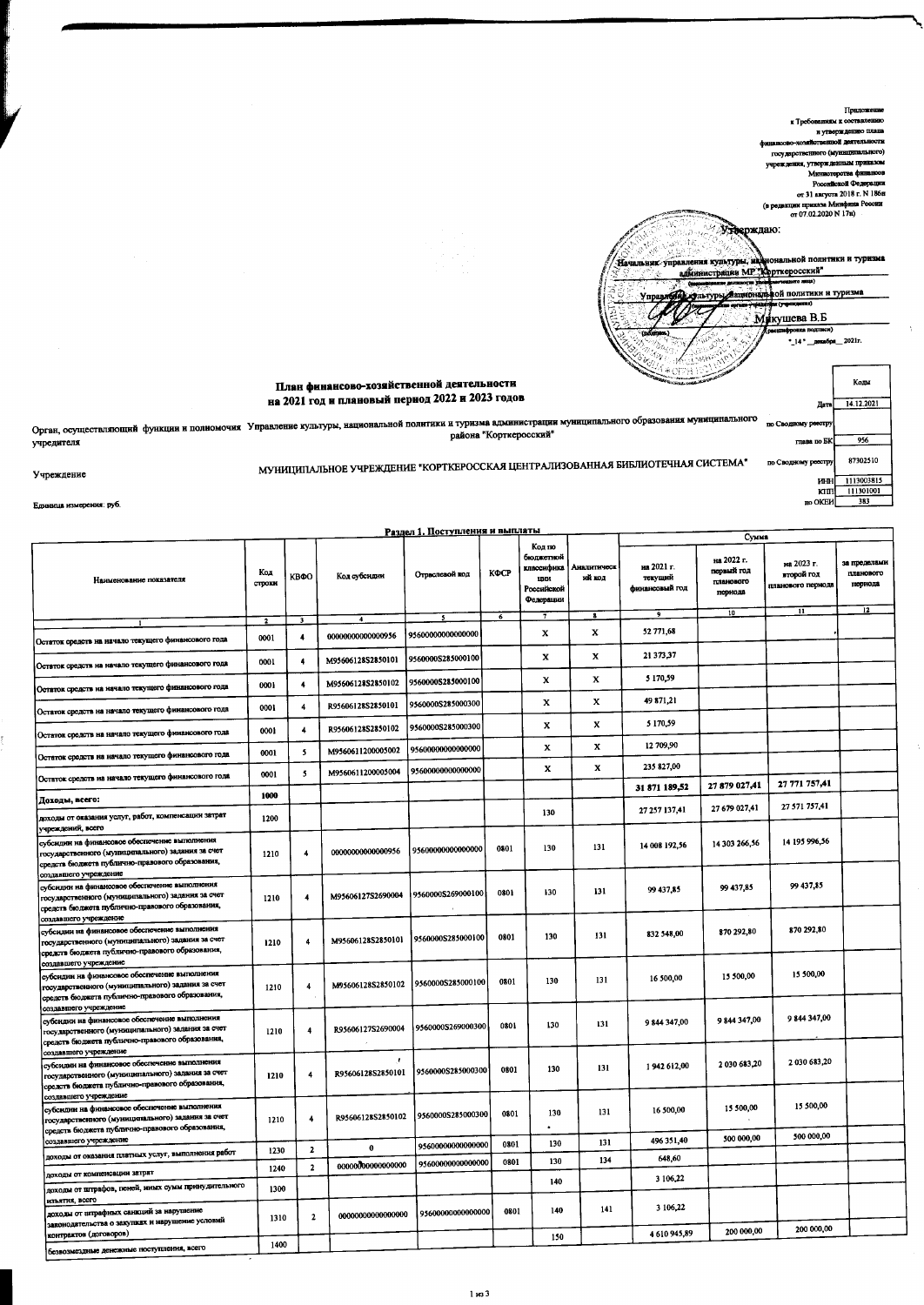|                                                                                                                |      |                         |                         |                      |                                        |      |      |        |            | 50 000,00           |               |                     |  |    |
|----------------------------------------------------------------------------------------------------------------|------|-------------------------|-------------------------|----------------------|----------------------------------------|------|------|--------|------------|---------------------|---------------|---------------------|--|----|
| субсидии на иные цели                                                                                          | 1430 | -5                      |                         | F.956.061A255190.000 | 956000A2551900400                      | 0801 | 150  |        | 152<br>152 | 50 000,00           |               |                     |  |    |
| субсидин на иные цели                                                                                          | 1430 | 5                       |                         | M.956.06113S2500.000 | 9560000S250000100                      | 0301 | 150  |        |            | 275 000,00          |               |                     |  |    |
| субсидии на иные цели                                                                                          | 1430 | $\overline{\mathbf{5}}$ |                         | M95606114S2150011    | 9560000S215000100                      | 0801 | 150  |        | 152        | 70 650,00           |               |                     |  |    |
| субсидии на иные цели                                                                                          | 1430 | -5                      |                         | M95606131S2470001    | 9560000S247000100                      | 0801 | 150  |        | 152        |                     |               |                     |  |    |
|                                                                                                                | 1430 | 5                       |                         | R.956.06113S2500.000 | 9560000S250000300                      | 0801 | 150  |        | 152        | 446 250,00          |               |                     |  |    |
| субсидии на иные цели                                                                                          | 1430 | 5                       |                         | R.956.061A255190.000 | 956000A2551900300                      | 0801 | 150  |        | 152        | 2631,58             |               |                     |  |    |
| субсидии на иные цели                                                                                          | 1430 | 5                       |                         | R95606112S2150005    | 9560000S215000300                      | 0801 | 150  |        | 152        | 148 360,25          |               |                     |  |    |
| субсидии на иные цели                                                                                          | 1430 | $\mathbf{5}$            |                         | R95606114S2150011    | 9560000S215000300                      | 0801 | 150  |        | 152        | 2475 000,00         |               |                     |  |    |
| субсидии на иные цели                                                                                          | 1430 | 5                       |                         | R95606131S2470001    | 9560000S247000300                      | 0801 | 150  |        | 152        | 70 650,00           |               |                     |  |    |
| субсидни на иные цели                                                                                          | 1430 | -5                      |                         | M9560611200005003    | 95600000000000000                      | 0801 | 150  |        | 152        | 292 500,00          |               |                     |  |    |
| тубсидии на иные цели                                                                                          | 1430 | -5                      |                         | M9560611200005004    | 95600000000000000                      | 0801 | 150  |        | 152        | 430 814,00          |               |                     |  |    |
| субсидии на иные цели                                                                                          | 1430 | $\overline{\mathbf{3}}$ |                         | M9560611200005004    | 95600000000000102                      | 0801 | 150  |        | 152        | 62 000,00           |               |                     |  |    |
| субсидни на иные цели                                                                                          | 1430 | 5                       |                         | M95606112S2150005    | 9560000S215000100                      | 0801 | 150  |        | 152        | 37 090,06           |               |                     |  |    |
| субсидии на иные цели                                                                                          |      | 5                       |                         | M9560612600000000    | 95600000000000000                      | 0801 | 150  |        | 152        | 180 000,00          |               |                     |  |    |
| субсидии на иные цели                                                                                          | 1430 |                         |                         |                      | 95602000000000180                      | 0801 | 150  |        | 155        | 20 000,00           | 200 000,00    | 200 000,00          |  |    |
| гранты, пожертвования, иные безвозмездные перечисления<br>от юридических и физических лиц                      | 1440 | $\mathbf{2}$            |                         | 0                    |                                        |      |      |        |            | 32 253 939,86       | 27 879 027,41 | 27 771 757,41       |  |    |
|                                                                                                                | 2000 |                         |                         |                      |                                        |      | x    |        |            |                     | 22 460 396,85 | 22 460 396,85       |  |    |
| Расходы, всего                                                                                                 | 2100 |                         |                         |                      |                                        |      | x    |        |            | 22 108 141,85       | 9323712,00    | 9323712,00          |  |    |
| на выплаты персоналу, всего                                                                                    | 2110 | 4                       |                         | 00000000000000956    | 95600000000000000                      | 0801 | 111  |        | 211        | 9 138 835,50        |               |                     |  |    |
| оглата труда                                                                                                   | 2110 | 4                       |                         | 0000000000000956     | 95600000000000000                      | 0801 | 111  |        | 266        | 128 233,92          |               | 76 373.16           |  | ÷. |
| оплата труда                                                                                                   | 2110 | 4                       |                         | M95606127S2690004    | 9560000S269000100                      | 0801 |      | 111    | 211        | 76 373,16           | 76 373,16     | 7 560 942,00        |  |    |
| оплата труда                                                                                                   | 2110 | -4                      |                         | R95606127S2690004    | 9560000S269000300                      | 0801 |      | 111    | 211        | 7 560 942,00        | 7 560 942,00  |                     |  |    |
| оглата труда<br>прочие выплаты персоналу, в том числе компенсационного                                         |      | $\mathbf{2}$            |                         | 00000000000000000    | 95600000000000000                      | 0801 |      | 112    | 212        | 85 000,00           | 85 000,00     | 85 000,00           |  |    |
| характер <b>і</b>                                                                                              | 2120 |                         |                         |                      |                                        | 0801 |      | 112    | 222        | 10 000,00           | 10 000,00     | 10 000,00           |  |    |
| прочне выплаты персоналу, в том числе компенсационного                                                         | 2120 | 2                       |                         | 00000000000000000    | 95600000000000000                      |      |      |        |            |                     | 23 000,00     | 23 000,00           |  |    |
| характера<br>прочие выплаты персоналу, в том чноле компенсационного                                            | 2120 | $\mathbf{2}$            |                         | 00000000000000000    | 95600000000000000                      | 0801 |      | 112    | 226        | 23 000,00           |               |                     |  |    |
| характера                                                                                                      |      |                         |                         | 00000000000000956    | 95600000000000000                      | 0801 |      | 112    | 214        | 103 103,70          | 400 000,00    | 400 000,00          |  |    |
| прочне выплаты персоналу, в том числе компенсационного<br>характера                                            | 2120 |                         |                         |                      |                                        |      |      |        | 266        | 1 283,88            |               |                     |  |    |
| прочие выплаты персоналу, в том числе компенсационного                                                         | 2120 | 4                       |                         | 00000000000000956    | 95600000000000000                      | 0801 |      | 112    |            |                     |               |                     |  |    |
| характера<br>взносы по обязательному социальному страхованию на                                                |      |                         |                         |                      |                                        |      |      | 119    |            | 4981369,69          | 4981369,69    | 4 981 369,69        |  |    |
| выплаты по оплате труда работников и иные выплаты                                                              | 2140 |                         |                         |                      |                                        |      |      |        |            |                     |               | 2674900,00          |  |    |
| работникам учреждений, всего                                                                                   | 2141 | $\overline{4}$          |                         | 0000000000000956     | 9560000000000000                       | 0801 |      | 119    | 213        | 2674900,00          | 2674900,00    | 23 064,69           |  |    |
| на выплаты по оплате труда                                                                                     | 2141 | $\overline{\mathbf{4}}$ |                         | M95606127S2690004    | 9560000S269000100                      | 0801 |      | 119    | 213        | 23 064,69           | 23 064,69     | 2 2 8 3 4 0 5 , 0 0 |  |    |
| на выплаты по оплате труда                                                                                     |      | $\ddot{\phantom{1}}$    |                         | R95606127S2690004    | 9560000S269000300                      | 0801 |      | 119    | 213        | 2 2 8 3 4 0 5 , 0 0 | 2 283 405,00  |                     |  |    |
| на выплаты по оплате труда                                                                                     | 2141 |                         |                         |                      |                                        |      |      | 300    |            | 52 631,58           |               |                     |  |    |
| социальные и иные выплаты населению, всего                                                                     | 2200 |                         |                         |                      |                                        |      |      |        |            |                     |               |                     |  |    |
| на премирование физических лиц за достижения в области<br>культуры, искусства, образования, науки и техники, а | 2230 |                         | 5                       |                      | F.956.061A255190.000 956000A2551900400 |      | 0801 | 350    | 296        | 50 000,00           |               |                     |  |    |
| также на предоставление грантов с целью поддержки                                                              |      |                         |                         |                      |                                        |      |      |        |            |                     |               |                     |  |    |
| проектов в области науки, культуры и искусства                                                                 |      |                         |                         |                      |                                        |      |      |        |            |                     |               |                     |  |    |
| на премирование физических лиц за достижения в области<br>культуры, искусства, образования, науки и техники, а |      |                         | 5                       |                      | R.956.061A255190.000 956000A2551900300 |      | 0801 | 350    | 296        | 2631,58             |               |                     |  |    |
| также на предоставление грантов с целью поддержки                                                              | 2230 |                         |                         |                      |                                        |      |      |        |            |                     |               |                     |  |    |
| проектов в области науки, культуры и искусства                                                                 |      |                         |                         |                      |                                        |      |      | 850    |            | 88 313,75           | 151 620,00    | 151 620,00          |  |    |
| уплата налогов, сборов и иных платежей, всего                                                                  | 2300 |                         |                         |                      | 95604100000851290                      |      | 0801 | 851    | 291        | 4 620,00            | 4 620,00      | 4 620,00            |  |    |
| налог на имущество организаций и земельный налог                                                               | 2310 |                         | 4                       | 00000000000000956    | 95604200000851290                      |      | 0801 | 851    | 291        | 72 837,75           | 136 000,00    | 136 000,00          |  |    |
| налог на имущество организаций и земельный налог                                                               | 2310 |                         | 4                       | 00000000000000956    |                                        |      |      |        |            |                     | 11 000,00     | 11 000,00           |  |    |
| иные налоги (включасмые в состав расходов) в бюджеты                                                           | 2320 |                         | 2                       | 00000000000000000    | 95600000000000000                      |      | 0801 | 852    | 292        | 1 000,00            |               |                     |  |    |
| бюджетной системы Российской Федерации, а также<br>государственная пошлина                                     |      |                         |                         |                      |                                        |      |      |        |            | 9856,00             |               |                     |  |    |
| уплата штрафов (в том числе административных), пеней,                                                          | 2330 |                         | $\mathbf{2}$            | 00000000000000000    | 95600000000000000                      |      | 0801 | 853    | 292        |                     | 5 267 010,56  | 5 159 740,56        |  |    |
| иных платежей                                                                                                  | 2600 |                         |                         |                      |                                        |      |      | х      |            | 10 004 852,68       |               |                     |  |    |
| расходы на закупку товаров, работ, услуг, всего                                                                |      |                         |                         |                      |                                        |      |      |        | 225        | 9 000,00            |               |                     |  |    |
| закупку товаров, работ, услуг в целях капитального                                                             |      | 2630                    | 2                       | 00000000000000000    | 95602000000000180                      |      | 0801 | 243    |            |                     |               |                     |  |    |
| ремонта государственного (муниципального) имущества                                                            |      |                         |                         |                      |                                        |      |      |        | 225        | 50 000,00           |               |                     |  |    |
| закупку товаров, работ, услуг в целях капитального                                                             |      | 2630                    | $\mathbf{5}$            |                      | M.956.06113S2500.000 9560000S250000100 |      | 0801 | 243    |            |                     |               |                     |  |    |
| ремонта государственного (муниципального) имущества                                                            |      |                         |                         |                      |                                        |      |      |        |            | 446 250,00          |               | ٠                   |  |    |
| закупку товаров, работ, услуг в целях капитального                                                             |      | 2630                    | $\overline{\mathbf{3}}$ |                      | R.956.06113S2500.000 9560000S250000300 |      | 0801 | 243    | 225        |                     |               |                     |  |    |
| ремонта государственного (муниципального) имущества                                                            |      |                         |                         |                      |                                        |      |      | 244    |            | 6759 510,10         | 2 366 034,56  | 2 2 3 3 7 6 4 , 5 6 |  |    |
| прочую закупку товаров, работ и услуг                                                                          |      | 2640                    |                         |                      |                                        |      | 0801 | 244    | 221        | 25 000,00           | 25 000,00     | 25 000,00           |  |    |
| расходы на закупку услуг связи                                                                                 |      | 2641                    | $\mathbf{z}$            | 00000000000000000    | 95600000000000000                      |      | 0801 | 244    | 221        | 432 443,00          | 448 070,00    | 340 800,00          |  |    |
| расходы на закупку услуг связи                                                                                 |      | 2641                    | 4                       | 0000000000000956     | 95600000000000000                      |      |      | $-244$ | 222        | 15 000,00           | 15 000,00     | 15 000,00           |  |    |
| расходы на закупку транспортных услуг                                                                          |      | 2642                    | $\overline{2}$          | 00000000000000000    | 95600000000000000                      |      | 0301 |        | 222        |                     | 10 000,00     | 10 000,00           |  |    |
|                                                                                                                |      | 2642                    | $\overline{2}$          | 00000000000000000    | 95602000000000180                      |      | 0801 | 244    | 223        | 193 764,56          | 215 964,56    | 215 964,56          |  |    |
| расходы на закупку транспортных услуг                                                                          |      | 2643                    | 4                       | 0000000000000956     | 95600000000000000                      |      | 0801 | 244    | 223        | 31 893,60           |               |                     |  |    |
| расходы на оплату коммунальных услуг                                                                           |      | 2643                    | 4                       | M95606128S2850101    | 9560000S285000100                      |      | 0801 | 244    | 223        | 21 670,59           | 15 500,00     | 15 500,00           |  |    |
| расходы на оплату коммунальных услуг                                                                           |      | 2643                    | 4                       | M95606128S2850102    | 9560000S285000100                      |      | 0801 | 244    |            | 74 418,40           |               |                     |  |    |
| расходы на оплату коммунальных услуг                                                                           |      | 2643                    | $\ddot{\phantom{0}}$    | R95606128S2850101    | 9560000S285000300                      |      | 0801 | 244    |            | 223<br>21 670,59    | 15 500,00     | 15 500,00           |  |    |
| расходы на оплату коммунальных услуг                                                                           |      | 2643                    | 4                       | R95606128S2850102    | 9560000S285000300                      |      | 0801 | 244    |            | 223                 |               |                     |  |    |
| посколы на оплату коммунальных услуг                                                                           |      |                         |                         |                      |                                        |      |      |        |            |                     |               |                     |  |    |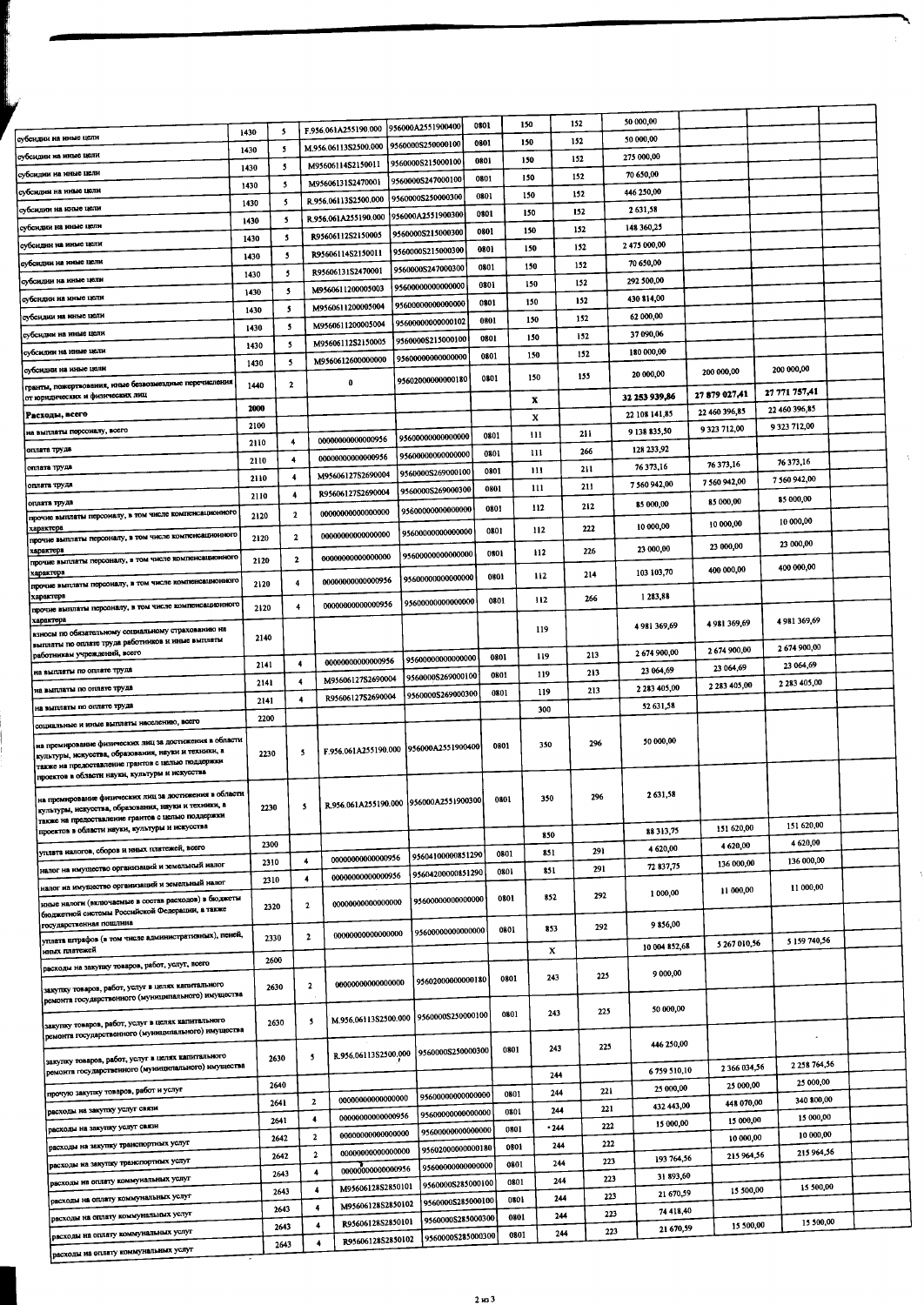|                                              |      |                              |                   |                   |      |     |     |                         | 10 000,00    | 10 000,00    |  |
|----------------------------------------------|------|------------------------------|-------------------|-------------------|------|-----|-----|-------------------------|--------------|--------------|--|
| асходы на аренду                             | 2644 | $\overline{2}$               | 00000000000000000 | 95602000000000180 | 0801 | 244 | 224 |                         | 52 000,00    | 52 000,00    |  |
| асходы на содержание имущества               | 2645 | $\mathbf{2}$                 | 00000000000000000 | 95600000000000000 | 0801 | 244 | 225 | 52 000,00<br>174 176,49 |              |              |  |
| асходы на содержание имущества               | 2645 | 4                            | 00000000000000956 | 95600000000000000 | 0801 | 244 | 225 | 583 624,00              |              |              |  |
| асходы на содержание имущества               | 2645 | 5                            | M9560611200005004 | 95600000000000000 | 0801 | 244 | 225 | 110 000,00              | 50 000,00    | 50 000,00    |  |
| асходы на оплату прочих услуг и работ        | 2646 | $\mathbf{2}$                 | 00000000000000000 | 9560000000000000  | 0801 | 244 | 226 |                         | 97 000,00    | 97 000,00    |  |
| расходы на оплату прочих услуг и работ       | 2646 | $\mathbf{2}$                 | 00000000000000000 | 95602000000000180 | 0801 | 244 | 226 | 621 112,20              | 600 000,00   | 600 000 00   |  |
| расходы на оплату прочих услуг и работ       | 2646 | $\blacktriangleleft$         | 00000000000000956 | 9560000000000000  | 0801 | 244 | 226 | 7 000,00                |              |              |  |
| расходы на оплату прочих услуг и работ       | 2646 | 5                            | M95606114S2150011 | 9560000S215000100 | 0801 | 244 | 226 | 143 036,30              |              |              |  |
| расходы на оплату прочих услуг и работ       | 2646 | 5                            | R95606112S2150005 | 9560000S215000300 | 0801 | 244 | 226 |                         |              |              |  |
| расходы на оглату прочих услуг и работ       | 2646 | 5                            | R95606114S2150011 | 9560000S215000300 | 0801 | 244 | 226 | 51 904,00               |              |              |  |
| расходы на оплату прочих услуг и работ       | 2646 | 5                            | M9560611200005002 | 95600000000000000 | 0801 | 244 | 226 | 12 709,90               |              |              |  |
| расходы на оплату прочих услуг и работ       | 2646 | $\overline{\mathbf{5}}$      | M9560611200005003 | 95600000000000000 | 0801 | 244 | 226 | 292 500,00              |              |              |  |
| расходы на оплату прочих услуг и работ       | 2646 | 5                            | M9560611200005004 | 9560000000000000  | 0801 | 244 | 226 | 83 017,00               |              |              |  |
| расходы на оплату прочих услуг и работ       | 2646 | $\mathbf{5}$                 | M95606112S2150005 | 9560000S215000100 | 0801 | 244 | 226 | 35 759,07               |              |              |  |
| расходы на оплату прочих услуг и работ       | 2646 | $\mathbf{S}$                 | M9560612600000000 | 95600000000000000 | 0801 | 244 | 226 | 45 962,56               | 90 000,00    | 90 000,00    |  |
| расходы на приобретение основных средств     | 2647 | $\mathbf{2}$                 | 00000000000000000 | 95600000000000000 | 0801 | 244 | 310 | 20 000,00               |              | 500 000,00   |  |
|                                              | 2647 | $\ddot{\bullet}$             | 00000000000000956 | 9560000000000000  | 0801 | 244 | 310 | 493 031,46              | 500 000,00   |              |  |
| расходы на приобретение основных средств     | 2647 | $\mathbf{5}$                 | M95606114S2150011 | 9560000S215000100 | 0801 | 244 | 310 | 193 640,00              |              |              |  |
| расходы на приобретение основных средств     | 2647 | 5                            | M95606131S2470001 | 9560000S247000100 | 0801 | 244 | 310 | 70 650,00               |              |              |  |
| расходы на приобретение основных средств     | 2647 | -5                           | R95606112S2150005 | 9560000S215000300 | 0801 | 244 | 310 | 5323.95                 |              |              |  |
| расходы на приобретение основных средств     | 2647 | 5                            | R95606114S2150011 | 9560000S215000300 | 0801 | 244 | 310 | 2 282 517,30            |              |              |  |
| расходы на приобретение основных средств     | 2647 | $\mathbf{5}$                 | R95606131S2470001 | 9560000S247000300 | 0801 | 244 | 310 | 70 650,00               |              |              |  |
| расходы на приобретение основных средств     | 2647 | 5                            | M95606112S2150005 | 9560000S215000100 | 0801 | 244 | 310 | 1330,99                 |              |              |  |
| расходы на приобретение основных средств     | 2647 | 5                            | M9560612600000000 | 95600000000000000 | 0801 | 244 | 310 | 40 000,00               |              | 20 000,00    |  |
| расходы на приобретение основных средств     | 2648 | $\mathbf{2}$                 | 00000000000000000 | 95600000000000000 | 0801 | 244 | 343 | 25 000,00               | 20 000,00    | 30 000,00    |  |
| расходы на приобретение материальных запасов | 2648 | $\overline{2}$               | 00000000000000000 | 95600000000000000 | 0801 | 244 | 344 | 15 000,00               | 30 000,00    | 60 000,00    |  |
| расходы на приобретение материальных запасов | 2648 | $\mathbf{2}$                 | 00000000000000000 | 95600000000000000 | 0801 | 244 | 346 | 100 106,22              | 60 000,00    |              |  |
| расходы на приобретение материальных запасов | 2648 | $\mathbf{2}$                 | 00000000000000000 | 95602000000000180 | 0801 | 244 | 343 |                         | 23 000,00    | 23 000,00    |  |
| асходы на приобретение материальных запасов  | 2648 | $\mathbf{2}$                 | 00000000000000000 | 95602000000000180 | 0801 | 244 | 346 | 11 000,00               | 50 000,00    | 50 000,00    |  |
| расходы на приобретение материальных запасов | 2648 | 4                            | 00000000000000956 | 95600000000000000 | 0801 | 244 | 346 | 22 621,78               |              |              |  |
| расходы на приобретение материальных запасов | 2648 | -5                           | M95606114S2150011 | 9560000S215000100 | 0801 | 244 | 346 | 74 360,00               |              |              |  |
| расходы на приобретение материальных запасов | 2648 | -5                           | R95606114S2150011 | 9560000S215000300 | 0801 | 244 | 346 | 140 578,70              |              |              |  |
| расходы на приобретение материальных запасов | 2648 | 5                            | M9560611200005004 | 95600000000000102 | 0801 | 244 | 344 | 62 000,00               |              |              |  |
| расходы на приобретение материальных запасов | 2648 | 5                            | M9560612600000000 | 9560000000000000  | 0801 | 244 | 343 | 6 604,20                |              |              |  |
| расходы на приобретсние материальных запасов | 2648 | 5                            | M9560612600000000 | 95600000000000000 | 0801 | 244 | 346 | 65 863,83               |              |              |  |
| расходы на приобретение материальных запасов |      | $\mathbf{2}$                 | 00000000000000000 | 9560000000000000  | 0801 | 244 | 349 | 9 000,00                | 29 000,00    | 29 000,00    |  |
| прочую закупку товаров, работ и услуг        | 2649 |                              | 00000000000000000 | 95602000000000180 | 0801 | 244 | 349 |                         | 10 000,00    | 10 000,00    |  |
| прочую закупку товаров, работ и услуг        | 2649 | $\mathbf{2}$<br>$\mathbf{5}$ | M9560612600000000 | 95600000000000000 | 0801 | 244 | 349 | 21 569,41               |              |              |  |
| прочую закупку товаров, работ и услуг        | 2649 |                              | M95606128S2850101 | 9560000S285000100 | 0801 | 247 | 223 | 822 027,77              | 870 292,80   | 870 292,80   |  |
| закупку энергетических ресурсов              | 2660 | 4                            | R95606128S2850101 | 9560000S285000300 | 0801 | 247 | 223 | 1918064,81              | 2 030 683,20 | 2 030 683,20 |  |
| закупку энергетических ресурсов              | 2660 | 4                            |                   |                   |      | 100 |     | $-144,00$               |              |              |  |
| Выплаты, уменьшающие доход, всего            | 3000 |                              |                   | 95600000000000000 | 0801 |     | 189 | $-144.00$               |              |              |  |
| налог на прибыль                             | 3010 | $\mathbf{2}$                 | 00000000000000000 |                   |      |     |     |                         |              |              |  |

¥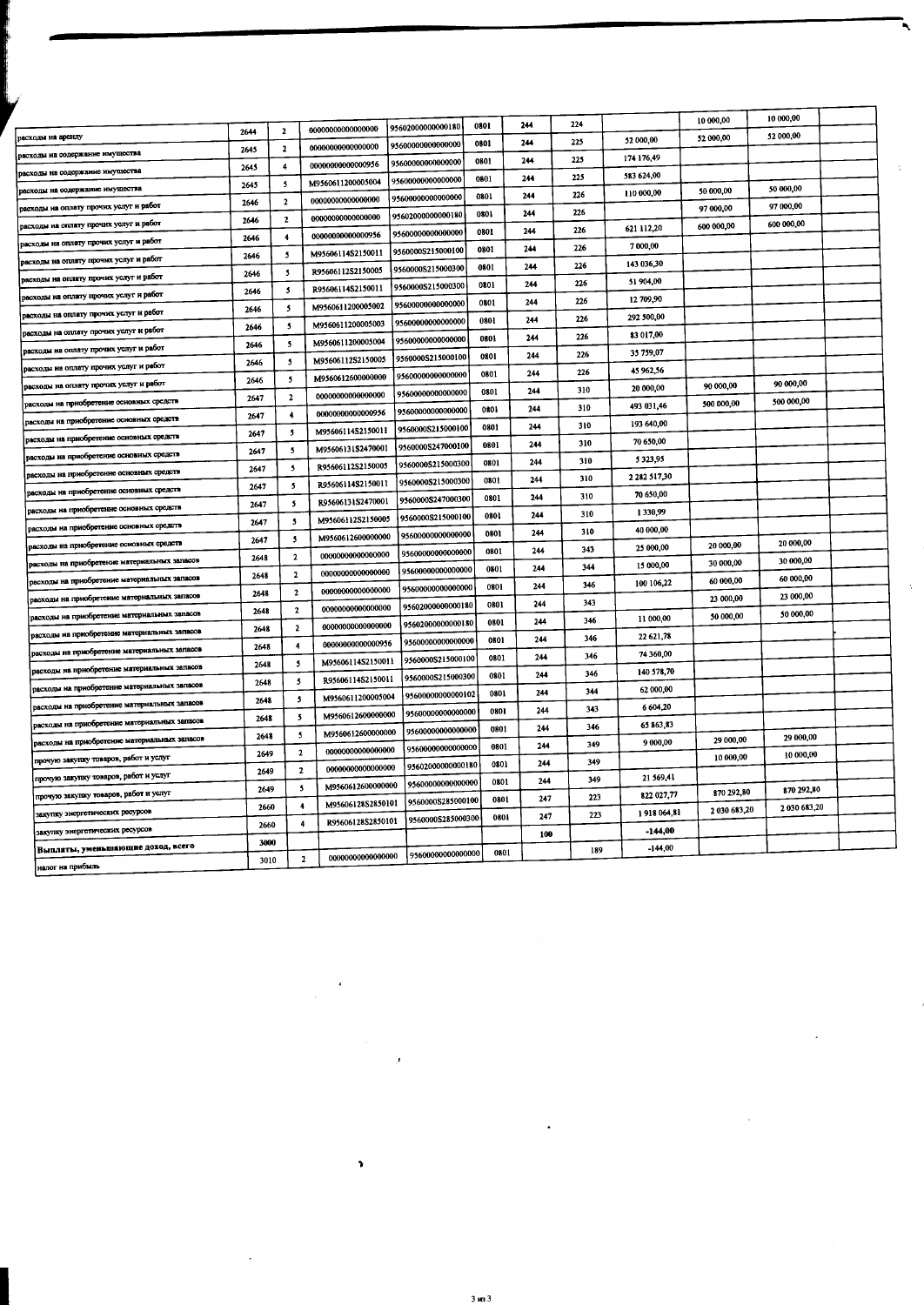Раздел 2. Сведения по выплатам на закупки товаров, работ, услуг

|         |                                                                                                                           |         |                       |                            |                    |                                      | гмму                     |                                   |                        |
|---------|---------------------------------------------------------------------------------------------------------------------------|---------|-----------------------|----------------------------|--------------------|--------------------------------------|--------------------------|-----------------------------------|------------------------|
|         |                                                                                                                           |         |                       | Код по                     |                    |                                      |                          |                                   | g                      |
|         |                                                                                                                           | Коды    | начала<br>$\Gamma$ од | классификации<br>бюджетной | Уникальны<br>й код | на 2021 г.                           | первый год<br>на 2022 г. | второй год шанового<br>на 2023 г. | пределами<br>планового |
| Ne n/n  | Наименование показателя                                                                                                   | строки  | закупки               | Российской<br>Федерации    | 10.2               | текущий финансовый<br>$\overline{5}$ | планового периода        | периода                           | периода                |
|         |                                                                                                                           |         |                       | 510.12                     | 4.2                |                                      | ۰                        |                                   | œ                      |
|         |                                                                                                                           | 3       |                       | $\ddot{•}$                 |                    |                                      |                          |                                   |                        |
|         | $\mathbf{\tilde{c}}$                                                                                                      |         |                       |                            |                    | 10 004 852,68                        | 5267010,56               | 5159740,56                        |                        |
| 26000   | Выплаты на закупку товаров, работ, услуг, всего                                                                           | 26000   | ×                     |                            |                    |                                      |                          |                                   |                        |
|         | соответствующем финансовом году с учетом требований Федерального<br>по контрактам (договорам), планируемым к заключению в |         |                       |                            |                    | 10 004 852,68                        | 5 267 010,56             | 5 159 740,56                      |                        |
| 26400   | закона N 44-ФЗ и Федерального закона N 223-ФЗ                                                                             | 26400   | ×                     |                            |                    |                                      |                          |                                   |                        |
|         | за счет субсидий, предоставляемых на финансовое обеспечение<br>в том числе:                                               | 26410   | ×                     |                            |                    | 4826895,25                           | 4 696 010,56             | 4588740,56                        |                        |
| 26410   | выполнения государственного (муниципального) задания<br>в том числе:                                                      |         | ×                     |                            |                    | 4 826 895,25                         | 4696010,56               | 4 588 740,56                      |                        |
| 26411   | в соответствии с Федеральным законом N 44-ФЗ                                                                              | 26411   |                       |                            |                    |                                      |                          |                                   |                        |
|         | за счет субсидий, предоставляемых в соответствии с абзацем вторым                                                         | 26420   | ×                     |                            |                    | 4786851,21                           |                          |                                   |                        |
| 26420   | пункта 1 статьи 78.1 Бюджетного колекса Российской Федерации                                                              |         |                       |                            |                    |                                      |                          |                                   |                        |
|         | в том числе:                                                                                                              | 26421   | ×                     |                            |                    | 4786851,21                           |                          |                                   |                        |
| 26421   | в соответствии с Федеральным законом N 44-ФЗ                                                                              | 26421.1 | ×                     | 0611200005                 |                    | 1033850,90                           |                          |                                   |                        |
| 26421.1 | $_{12}$ HMX <10.1>:                                                                                                       | 26421.1 | ×                     | 06112S2150                 |                    | 185450,31                            |                          |                                   |                        |
| 26421.1 | $\frac{\text{m}}{\text{m}}$ HMX <10.1>:                                                                                   | 26421.1 | ×                     | 0611382500                 |                    | 496 250,00                           |                          |                                   |                        |
| 26421.1 | $_{\rm H3-HMX}$ <10.1>:                                                                                                   | 26421.1 | ×                     | 06114S2150                 |                    | 2475000,00                           |                          |                                   |                        |
| 26421.1 | $_{12}$ HM < 10.1>:                                                                                                       | 26421.1 | ×                     | 0612600000                 |                    | 180 000,00                           |                          | 571 000,00                        |                        |
| 26421.1 | $\frac{\text{m}}{\text{m}}$ $\frac{\text{m}}{\text{m}}$ $\frac{1}{2}$                                                     | 26450   | ×                     |                            |                    | 391 106,22                           | 571000,00                |                                   |                        |
| 26450   | за счет прочих источников финансового обеспечения                                                                         |         |                       |                            |                    |                                      | 571 000,00               | 571 000,00                        |                        |
|         | в том числе:                                                                                                              | 26451   | ×                     |                            |                    | 391 106,22<br>200 106,22             | 200 000,00               | 200 000,00                        |                        |
| 26451   | в соответствии с Федеральным законом N 44-ФЗ                                                                              | 26451.1 | ×                     |                            |                    |                                      |                          |                                   |                        |
| 26451.1 | в том числе:за счет средств от предпринимательской деятельности и<br>m3 HMX <10.1>:                                       |         |                       |                            |                    | 371 106,22                           | 371000,00                | 371 000,00                        |                        |
| 26451.2 | иной приносящей доход деятельности                                                                                        | 26451.2 | ×                     |                            |                    |                                      |                          |                                   |                        |
|         | Итого по контрактам, планируемым к заключению в соответствующем                                                           |         |                       |                            |                    |                                      |                          | 5 159 740,56                      |                        |
|         | финансовом году в соответствии с Федеральным законом N 44-ФЗ, по                                                          | 26500   |                       |                            |                    | 10359680,82                          | 5 267 010,56             |                                   |                        |
| 26500   | соответствующему году закупки                                                                                             | 26510   | 2021                  |                            |                    | 10359 680,82                         |                          |                                   |                        |
| 26510   | в том числе по году начала закупки:                                                                                       | 26510   | 2022                  |                            |                    |                                      | 5 267 010,56             |                                   |                        |
| 26510   | в том числе по году начала закупки:                                                                                       | 26510   | 2023                  |                            |                    |                                      |                          | 5 159 740,56                      |                        |
| 26510   | в том числе по году начала закупки:                                                                                       |         |                       |                            |                    |                                      |                          |                                   |                        |

 $1 \text{ ms } 2$ 

 $\overline{\phantom{a}}$ 

 $\frac{1}{2}$ 

 $\ddot{\phantom{0}}$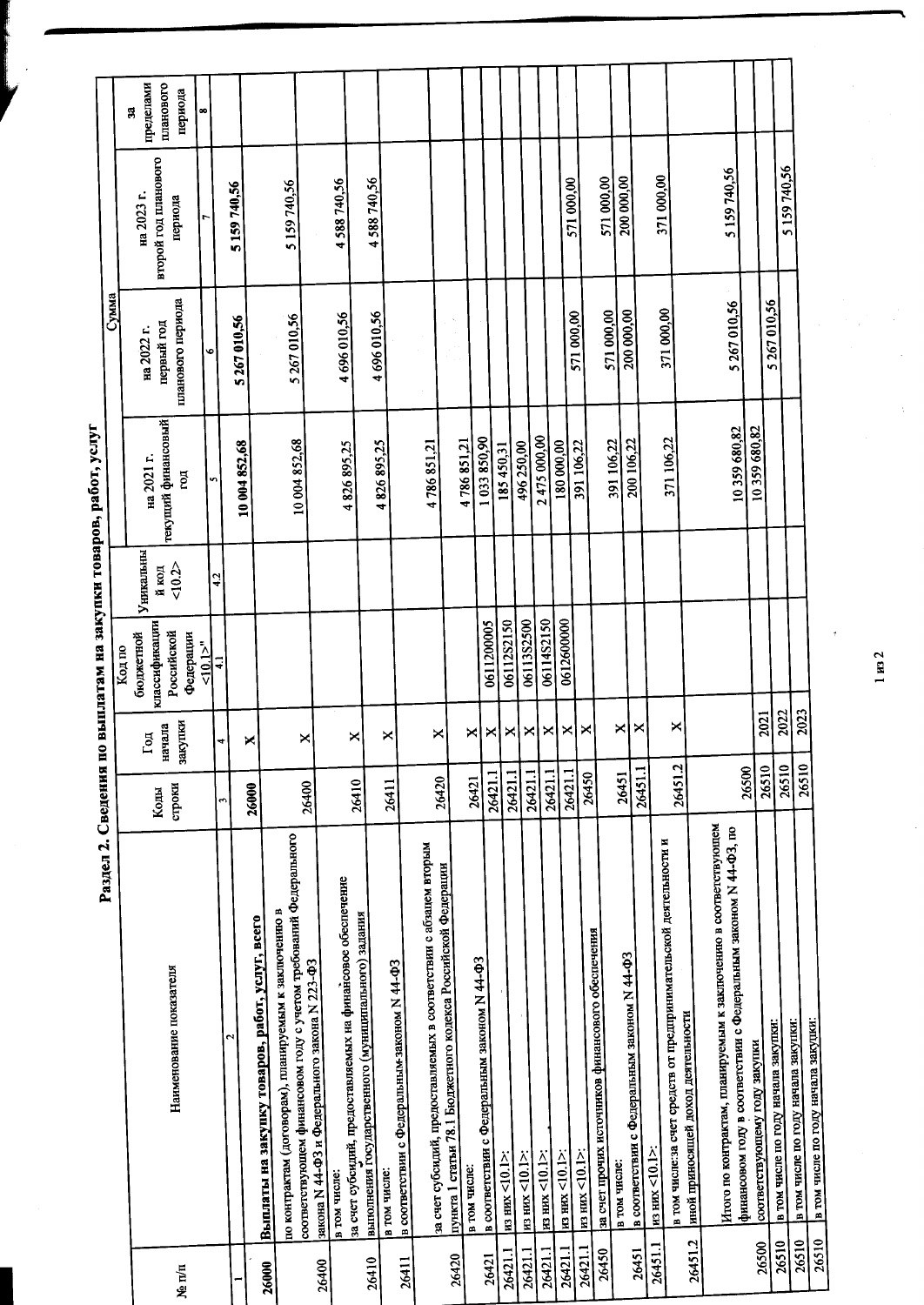|                                                              |                       | <b>CONGRESSION</b><br>-acke eway |                            |
|--------------------------------------------------------------|-----------------------|----------------------------------|----------------------------|
| иректор учреждения                                           |                       | S                                | Челпанова С.А              |
| (должность)                                                  |                       | M<br>JE                          | (расшифровка подписи)      |
|                                                              |                       |                                  | $\frac{9-97-44}{(200)(1)}$ |
| полнитель Ведущий бухгалтер                                  |                       | Lini, tantuwad                   |                            |
| (должность)                                                  |                       | cewareas-                        |                            |
| гласовано                                                    |                       |                                  |                            |
| именование должности уполномоченного лица органа-учредителя) |                       |                                  |                            |
| (подпись)                                                    | (расшифровка подписи) |                                  |                            |
| ;;<br>;;<br>$\frac{1}{20}$ .<br>s                            |                       |                                  |                            |

 $\ddot{\phantom{0}}$ 

 $2 \text{ ms } 2$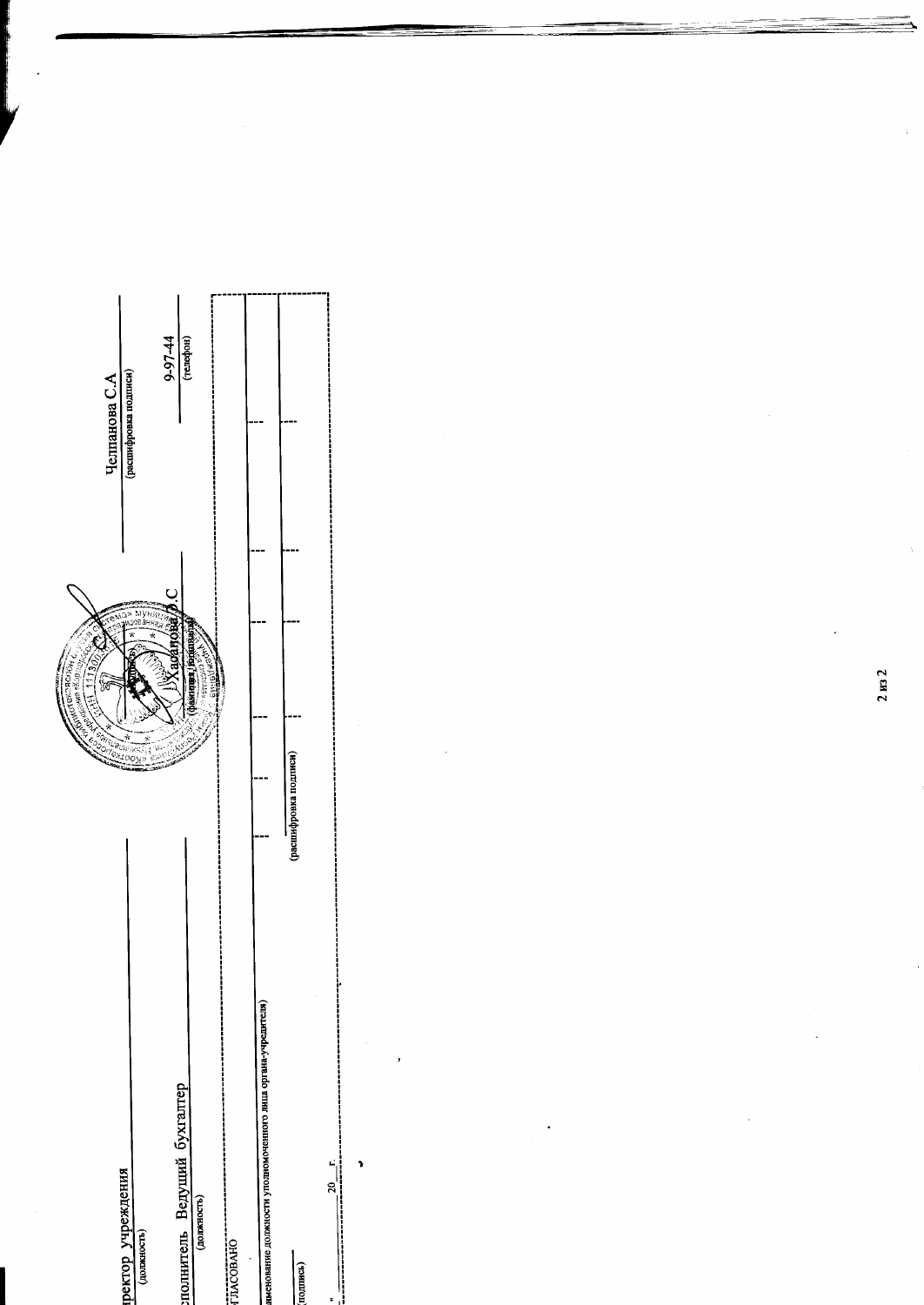

|                                                                                                                                                                             |               |                         |                      | Раздел 1. Поступления и выплаты |      |                                                                    |                              |                                                      | Сумма                                                            |                                                    |                                            |
|-----------------------------------------------------------------------------------------------------------------------------------------------------------------------------|---------------|-------------------------|----------------------|---------------------------------|------|--------------------------------------------------------------------|------------------------------|------------------------------------------------------|------------------------------------------------------------------|----------------------------------------------------|--------------------------------------------|
| Наименование показателя                                                                                                                                                     | Код<br>строки | KBOO                    | Код субсидин         | Отраслевой код                  | КФСР | Код по<br>бюджетной<br>классифика<br>取越<br>Российской<br>Федерации | Аналитическ<br>ий код        | на 2021 г.<br>тскущий<br>финансовый год<br>$\bullet$ | на 2022 г.<br>первый год<br>планового пернода<br>$\overline{10}$ | на 2023 г.<br>второй год<br>планового периода<br>n | за пределами<br>планового<br>периода<br>12 |
|                                                                                                                                                                             |               |                         |                      |                                 | -6   | x                                                                  | $\overline{\mathbf{3}}$<br>X | 52 771,68                                            |                                                                  |                                                    |                                            |
| Остаток средств на начало текущего финансового года                                                                                                                         | 0001          | 4                       | 0000000000000956     | 95600000000000000               |      |                                                                    |                              | 21 373,37                                            |                                                                  |                                                    |                                            |
| Остаток средств на начало текущего финансового года                                                                                                                         | 0001          | $\overline{\mathbf{4}}$ | M95606128S2850101    | 9560000S285000100               |      | x                                                                  | x                            | 5 170,59                                             |                                                                  |                                                    |                                            |
| Остаток средств на начало текущего финансового года                                                                                                                         | 0001          | 4                       | M95606128S2850102    | 9560000S285000100               |      | x                                                                  | x                            |                                                      |                                                                  |                                                    |                                            |
| Остаток средств на начало текущего финансового года                                                                                                                         | 0001          | $\clubsuit$             | R95606128S2850101    | 9560000S285000300               |      | X                                                                  | x                            | 49 871,21                                            |                                                                  |                                                    |                                            |
| Остаток средств на начало текущего финансового года                                                                                                                         | 0001          | $\blacktriangleleft$    | R95606128S2850102    | 9560000S285000300               |      | x                                                                  | x                            | 5 170,59                                             |                                                                  |                                                    |                                            |
| Остаток средств на начало текущего финансового года                                                                                                                         | 0001          | $\mathsf{s}$            | M9560611200005002    | 95600000000000000               |      | x                                                                  | x                            | 12 709,90<br>235 827,00                              |                                                                  |                                                    |                                            |
| Остаток средств на начало текущего финансового года                                                                                                                         | 0001          | 5                       | M9560611200005004    | 95600000000000000               |      | $\mathbf x$                                                        | x                            |                                                      | 27 879 027,41                                                    | 27 771 757,41                                      |                                            |
| Доходы, всего:                                                                                                                                                              | 1000          |                         |                      |                                 |      |                                                                    |                              | 32 017 480,51                                        |                                                                  |                                                    |                                            |
| доходы от оказания услуг, работ, компенсации затрат учреждений,<br>poero                                                                                                    | 1200          |                         |                      |                                 |      | 130                                                                |                              | 27 403 428,40                                        | 27 679 027,41                                                    | 27 571 757,41                                      |                                            |
| субсидни на финансовое обеспечение выполнения<br>государственного (муниципального) задания за счет средств<br>бюджета публично-правового образования, создавшего учреждение | 1210          | $\overline{\mathbf{4}}$ | 00000000000000956    | 95600000000000000               | 0801 | 130                                                                | 131                          | 14 008 192,56                                        | 14 303 266,56                                                    | 14 195 996,56                                      |                                            |
| субсидин на финансовое обеспечение выполнения<br>государственного (муниципального) задания за счет средств<br>бюджета публично-правового образования, создавшего учреждение | 1210          | $\clubsuit$             | M95606127S2690004    | 9560000S269000100               | 0801 | 130                                                                | 131                          | 99 437,85                                            | 99 437,85                                                        | 99 437,85                                          |                                            |
| субсидии на финансовое обеспечение выполнения<br>государственного (муниципального) задания за счет средств<br>бюджета публично-правового образования, создавшего учреждение | 1210          | $\overline{4}$          | M95606128S2850101    | 9560000S285000100               | 0801 | 130                                                                | 131                          | 882 388,49                                           | 870 292,80                                                       | 870 292,80                                         |                                            |
| субсидин на финансовое обеспечение выполнения<br>государственного (муниципального) задания за счет средств<br>бюджета публично-правового образования, создавшего учреждение | 1210          | $\overline{\mathbf{4}}$ | M95606128S2850102    | 9560000S285000100               | 0801 | 130                                                                | 131                          | 6 578,01                                             | 15 500,00                                                        | 15 500,00                                          |                                            |
| субсидии на финансовое обеспечение выполнения<br>государственного (муниципального) задания за счет средств<br>бюджета публично-правового образования, создавшего учреждение | 1210          | $\overline{4}$          | R95606127S2690004    | 9560000S269000300               | 0801 | 130                                                                | 131                          | 9 844 347,00                                         | 9844347,00                                                       | 9844347,00                                         |                                            |
| субсидии на финансовое обеспечение выполнения<br>государственного (муниципального) задания за счет средств<br>бюджета публично-правового образования, создавшего учреждение | 1210          | $\overline{4}$          | R95606128S2850101    | 9560000S285000300               | 0801 | 130                                                                | 131                          | 2058906,48                                           | 2030 683,20                                                      | 2030 683,20                                        |                                            |
| субсидин на финансовое обеспечение выполнения<br>государственного (муниципального) задания за счет средств<br>бюджета публично-правового образования, создавшего учреждение | 1210          | 4                       | R95606128S2850102    | 9560000S285000300               | 0801 | 130                                                                | 131                          | 6578,01                                              | 15 500,00                                                        | 15 500,00                                          |                                            |
|                                                                                                                                                                             | 1230          | $\mathbf{2}$            | 0                    | 95600000000000000               | 0801 | 130                                                                | 131                          | 496 351,40                                           | 500 000,00                                                       | 500 000,00                                         |                                            |
| доходы от оказания платных услуг, выполнения работ                                                                                                                          | 1240          | $\mathbf{2}$            | 00000000000000000    | 95600000000000000               | 0801 | 130                                                                | 134                          | 648,60                                               |                                                                  |                                                    |                                            |
| доходы от компенсации затрат<br>доходы от штрафов, пеней, иных сумм принудительного изъятия,                                                                                | 1300          |                         |                      |                                 |      | 140                                                                |                              | 3 106,22                                             |                                                                  |                                                    |                                            |
| BCCIO<br>доходы от штрафных санкций за нарушение законодательства о                                                                                                         | 1310          | $\mathbf{z}$            | 00000000000000000    | 95600000000000000               | 0801 | 140                                                                | 141                          | 3 106,22                                             |                                                                  |                                                    |                                            |
| закупках и нарушение условий контрактов (договоров)                                                                                                                         | 1400          |                         |                      |                                 |      | 150                                                                |                              | 4 610 945,89                                         | 200 000,00                                                       | 200 000,00                                         |                                            |
| безвозмездные денежные поступления, всего                                                                                                                                   | 1430          | -5                      | F.956.061A255190.000 | 956000A2551900400               | 0801 | 150                                                                | 152                          | 50 000,00                                            |                                                                  |                                                    |                                            |
| субсидии на иные цели                                                                                                                                                       | 1430          | 5                       | M.956.061382500.000  | 9560000S250000100               | 0801 | 150                                                                | 152                          | 50 000,00                                            |                                                                  |                                                    |                                            |
| субсидин на иные цели                                                                                                                                                       | 1430          | 5                       | M95606114S2150011    | 9560000S215000100               | 0801 | 150                                                                | 152                          | 275 000,00                                           |                                                                  |                                                    |                                            |
| субсидин на иные цели                                                                                                                                                       | 1430          | 5                       | M95606131S2470001    | 9560000S247000100               | 0801 | 150                                                                | 152                          | 70 650,00                                            |                                                                  |                                                    |                                            |
| субсидин на нные цели                                                                                                                                                       | 1430          | 5                       | R.956.06113S2500.000 | 9560000S250000300               | 0801 | 150                                                                | 152                          | 446 250,00                                           |                                                                  |                                                    |                                            |
| субсидин на нные цели                                                                                                                                                       | 1430          | 5                       | R.956.061A255190.000 | 956000A2551900300               | 0801 | 150                                                                | 152                          | 2631,58                                              |                                                                  |                                                    |                                            |
| субсидии на иные цели                                                                                                                                                       | 1430          | 5                       | R95606112S2150005    | 9560000S215000300               | 0801 | 150                                                                | 152                          | 148 360,25                                           |                                                                  |                                                    |                                            |
| субсидии на иные цели                                                                                                                                                       |               |                         |                      |                                 |      |                                                                    |                              |                                                      |                                                                  |                                                    |                                            |

 $\overline{a}$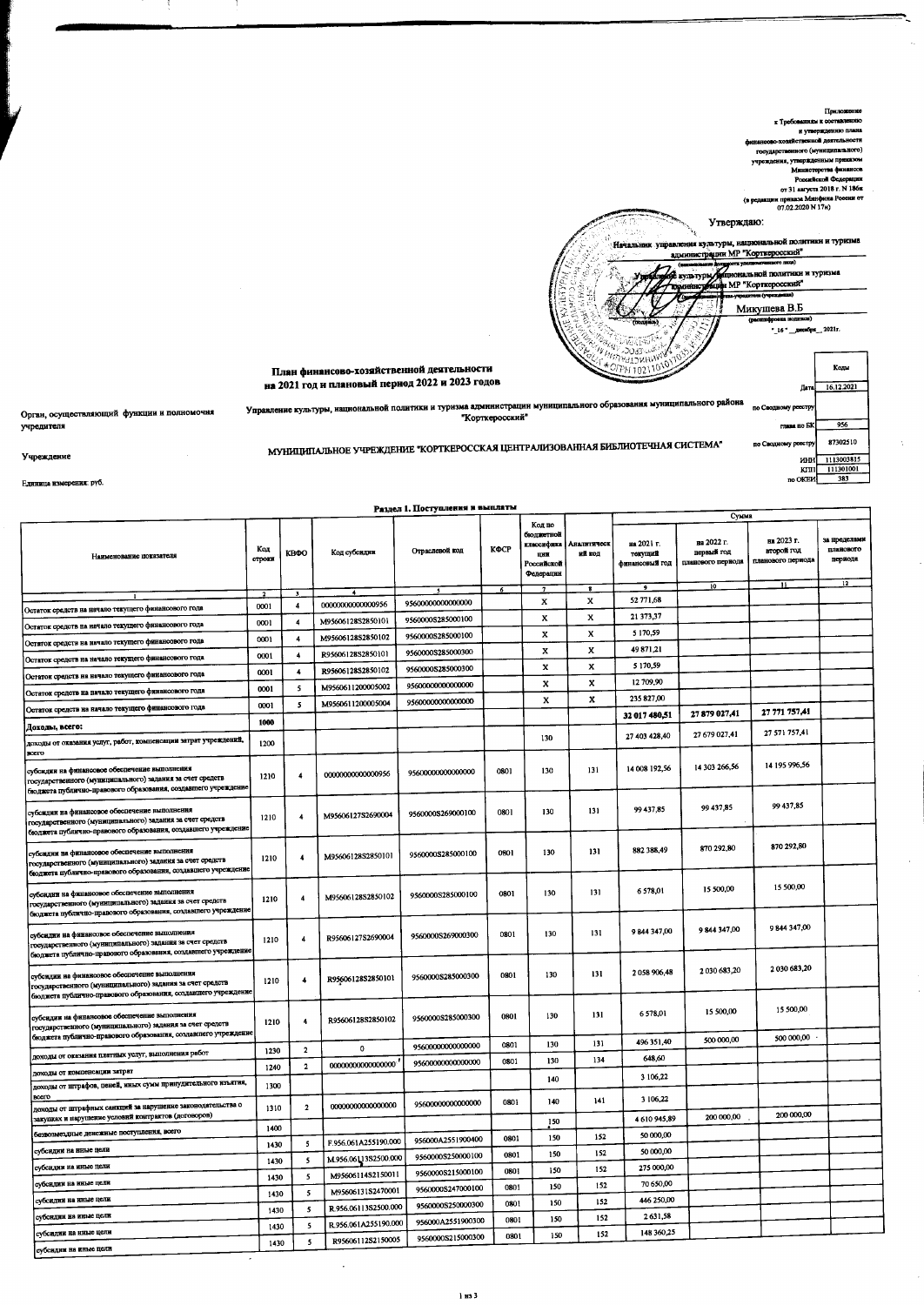| субсидии на иные цели                                                                                                                                                                                                 | 1430 | -5                      | R95606114S2150011    | 9560000S215000300 | 0801 | 150 | 152 | 2475000,00    |                 |                 |  |
|-----------------------------------------------------------------------------------------------------------------------------------------------------------------------------------------------------------------------|------|-------------------------|----------------------|-------------------|------|-----|-----|---------------|-----------------|-----------------|--|
| субсидин на иные цели                                                                                                                                                                                                 | 1430 | 5                       | R95606131S2470001    | 9560000S247000300 | 0801 | 150 | 152 | 70 650,00     |                 |                 |  |
| субсидин на иные цели                                                                                                                                                                                                 | 1430 | 5                       | M9560611200005003    | 95600000000000000 | 0801 | 150 | 152 | 292 500.00    |                 |                 |  |
| субсидин на иные цели                                                                                                                                                                                                 | 1430 | 5                       | M9560611200005004    | 95600000000000000 | 0801 | 150 | 152 | 430 814,00    |                 |                 |  |
| субсидии на иные цели                                                                                                                                                                                                 | 1430 | 5                       | M9560611200005004    | 95600000000000102 | 0801 | 150 | 152 | 62 000,00     |                 |                 |  |
| субсидин на иные цели                                                                                                                                                                                                 | 1430 | 5                       | M95606112S2150005    | 9560000S215000100 | 0801 | 150 | 152 | 37 090,06     |                 |                 |  |
| субсидии на иные цели                                                                                                                                                                                                 | 1430 | 5                       | M9560612600000000    | 95600000000000000 | 0801 | 150 | 152 | 180 000,00    |                 |                 |  |
| гранты, пожертвования, нные безвозмездные перечислення от                                                                                                                                                             | 1440 | 2                       | $\mathbf 0$          | 95602000000000180 | 0801 | 150 | 155 | 20 000,00     | 200 000,00      | 200 000,00      |  |
| юридических и физических лиц                                                                                                                                                                                          |      |                         |                      |                   |      |     |     |               |                 | 27 771 757,41   |  |
| Расходы, всего                                                                                                                                                                                                        | 2900 |                         |                      |                   |      | x   |     | 32 400 230,85 | 27879027,41     |                 |  |
|                                                                                                                                                                                                                       | 2100 |                         |                      |                   |      | х   |     | 22 108 141,85 | 22 460 396,85   | 22 460 396,85   |  |
| на выплаты персоналу, всего                                                                                                                                                                                           |      | $\overline{\mathbf{4}}$ | 00000000000000956    | 95600000000000000 | 0801 | 111 | 211 | 9 138 835,50  | 9 3 23 7 1 2,00 | 9 3 23 7 1 2,00 |  |
| оплата труда                                                                                                                                                                                                          | 2110 |                         | 00000000000000956    | 95600000000000000 | 0801 | 111 | 266 | 128 233,92    |                 |                 |  |
| ошата труда                                                                                                                                                                                                           | 2110 | 4                       |                      | 9560000S269000100 | 0801 | 111 | 211 | 76 373,16     | 76 373,16       | 76 373,16       |  |
| оплата труда                                                                                                                                                                                                          | 2110 | $\overline{4}$          | M95606127S2690004    | 95600008269000300 | 0801 | 111 | 211 | 7 560 942,00  | 7 560 942,00    | 7 560 942,00    |  |
| оплата труда                                                                                                                                                                                                          | 2110 | 4                       | R95606127S2690004    |                   |      |     |     |               | 85 000,00       | 85 000,00       |  |
| прочне выплаты персоналу, в том числе компенсационного<br>характера                                                                                                                                                   | 2120 | 2                       | 00000000000000000    | 95600000000000000 | 0801 | 112 | 212 | 85 000,00     |                 |                 |  |
| прочие выплаты персоналу, в том числе компенсационного                                                                                                                                                                | 2120 | $\mathbf{2}$            | 00000000000000000    | 95600000000000000 | 0801 | 112 | 222 | 10 000,00     | 10 000,00       | 10 000,00       |  |
| характера<br>прочне выплаты персоналу, в том числе компенсационного                                                                                                                                                   | 2120 | $\mathbf{z}$            | 00000000000000000    | 95600000000000000 | 0801 | 112 | 226 | 23 000,00     | 23 000,00       | 23 000,00       |  |
| характери                                                                                                                                                                                                             |      |                         |                      |                   |      |     |     | 103 103,70    | 400 000,00      | 400 000,00      |  |
| прочне выплаты персоналу, в том чноле компенсационного<br>характер                                                                                                                                                    | 2120 | 4                       | 00000000000000956    | 95600000000000000 | 0801 | 112 | 214 |               |                 |                 |  |
| прочне выплаты персоналу, в том числе компенсационного                                                                                                                                                                | 2120 | 4                       | 00000000000000956    | 95600000000000000 | 0801 | 112 | 266 | 1283,88       |                 |                 |  |
| характера<br>взносы по обязательному социальному страхованию на выплаты по                                                                                                                                            |      |                         |                      |                   |      |     |     |               | 4981369.69      | 4 981 369,69    |  |
| оплате труда работников и нные вышлаты работникам учреждений,                                                                                                                                                         | 2140 |                         |                      |                   |      | 119 |     | 4 981 369,69  |                 |                 |  |
| BOSTO                                                                                                                                                                                                                 | 2141 | 4                       | 00000000000000956    | 95600000000000000 | 0801 | 119 | 213 | 2674900,00    | 2674900,00      | 2674900,00      |  |
| на выплаты по оплате труда                                                                                                                                                                                            | 2141 | 4                       | M95606127S2690004    | 9560000S269000100 | 0801 | 119 | 213 | 23 064,69     | 23 064 69       | 23 064,69       |  |
| на выплаты по оплате труда                                                                                                                                                                                            |      | $\overline{4}$          | R95606127S2690004    | 9560000S269000300 | 0801 | 119 | 213 | 2 283 405,00  | 2 283 405,00    | 2 283 405,00    |  |
| на выплаты по оплате труда                                                                                                                                                                                            | 2141 |                         |                      |                   |      | 300 |     | 52 631,58     |                 |                 |  |
| социальные и иные выплаты населению, всего                                                                                                                                                                            | 2200 |                         |                      |                   |      |     |     |               |                 |                 |  |
| на премирование физических лиц за достижения в области<br>культуры, искусства, образования, науки и техники, а также на<br>предоставление грантов с целью поддержки проектов в области<br>науки, культуры и искусства | 2230 | 5                       | F.956.061A255190.000 | 956000A2551900400 | 0801 | 350 | 296 | 50 000,00     |                 |                 |  |
| на премирование физических лиц за достижения в области<br>культуры, искусства, образования, науки и техники, а также на<br>предоставление грантов с целью поддержки проектов в области                                | 2230 | 5                       | R.956.061A255190.000 | 956000A2551900300 | 0801 | 350 | 296 | 2631,58       |                 |                 |  |
| науки, культуры и искусства<br>унлата налогов, сборов и нных платежей, всего                                                                                                                                          | 2300 |                         |                      |                   |      | 850 |     | 88 313,75     | 151 620,00      | 151 620,00      |  |
|                                                                                                                                                                                                                       | 2310 | 4                       | 00000000000000956    | 95604100000851290 | 0801 | 851 | 291 | 4620,00       | 4 620,00        | 4 620,00        |  |
| налог на имущество организаций и земельный налог                                                                                                                                                                      | 2310 | 4                       | 00000000000000956    | 95604200000851290 | 0801 | 851 | 291 | 72837,75      | 136 000,00      | 136 000,00      |  |
| налог на имущество организаций и земельный налог                                                                                                                                                                      |      |                         |                      |                   |      |     |     |               |                 | 11 000,00       |  |
| иные налоги (включаемые в состав расходов) в бюджеты<br>бюджетной системы Российской Федерации, а также<br>государственная попынна                                                                                    | 2320 | $\mathbf{2}$            | 00000000000000000    | 95600000000000000 | 0801 | 852 | 292 | 1000,00       | 11 000,00       |                 |  |
| уплата штрафов (в том числе административных), пеней, иных                                                                                                                                                            | 2330 | $\overline{\mathbf{2}}$ | 00000000000000000    | 95600000000000000 | 0801 | 853 | 292 | 9856,00       |                 |                 |  |
| платежей                                                                                                                                                                                                              |      |                         |                      |                   |      | x   |     | 10 151 143,67 | 5 267 010,56    | 5 159 740,56    |  |
| расходы на закупку товаров, работ, услуг, всего                                                                                                                                                                       | 2600 |                         |                      |                   |      | 243 | 225 | 9 000,00      |                 |                 |  |
| закупку товаров, работ, услуг в целях капитального ремонта<br>государственного (муниципального) имущества                                                                                                             | 2630 | $\overline{\mathbf{2}}$ | 00000000000000000    | 95602000000000180 | 0801 |     |     |               |                 |                 |  |
| закупку товаров, работ, услуг в целях капитального ремонта<br>государственного (муниципального) имущества                                                                                                             | 2630 | 5                       | M.956.06113S2500.000 | 9560000S250000100 | 0801 | 243 | 225 | 50 000,00     |                 |                 |  |
| закупку товаров, работ, услуг в целях капитального ремонта                                                                                                                                                            | 2630 | 5                       | R.956.06113S2500.000 | 9560000S250000300 | 0801 | 243 | 225 | 446 250,00    |                 |                 |  |
| государственного (муниципального) имущества                                                                                                                                                                           | 2640 |                         |                      |                   |      | 244 |     | 6714 666,12   | 2 366 034,56    | 2 2 58 7 64, 56 |  |
| прочую закупку товаров, работ и услуг                                                                                                                                                                                 | 2641 | $\mathbf{2}$            | 00000000000000000    | 95600000000000000 | 0801 | 244 | 221 | 25 000,00     | 25 000,00       | 25 000,00       |  |
| расходы на закупку услуг связи                                                                                                                                                                                        | 2641 | 4                       | 00000000000000956    | 95600000000000000 | 0801 | 244 | 221 | 432 443,00    | 448 070,00      | 340 800,00      |  |
| расходы на закупку услуг связи                                                                                                                                                                                        | 2642 | $\overline{\mathbf{2}}$ | 00000000000000000    | 95600000000000000 | 0801 | 244 | 222 | 15 000,00     | 15 000,00       | 15 000,00       |  |
| расходы на закупку транспортных услуг                                                                                                                                                                                 |      | $\mathbf{2}$            | 00000000000000000    | 95602000000000180 | 0801 | 244 | 222 |               | 10 000,00       | 10 000,00       |  |
| расходы на закупку транспортных услуг                                                                                                                                                                                 | 2642 |                         | 00000000000000956    | 95600000000000000 | 0801 | 244 | 223 | 193 764,56    | 215 964,56      | 215 964,56      |  |
| расходы на оплату коммунальных услуг                                                                                                                                                                                  | 2643 | $\overline{\mathbf{4}}$ | M95606128S2850101    | 9560000S285000100 | 0801 | 244 | 223 | 24 393.60     |                 |                 |  |
| расходы на оплату коммунальных услуг                                                                                                                                                                                  | 2643 | $\overline{\mathbf{4}}$ |                      | 9560000S285000100 | 0801 | 244 | 223 | 11 748,60     | 15 500,00       | 15 500,00       |  |
| расходы на оплату коммунальных услуг                                                                                                                                                                                  | 2643 | -4                      | M95606128S2850102    | 9560000S285000300 | 0801 | 244 | 223 | 56 918,40     |                 |                 |  |
| расходы на оплату коммунальных услуг                                                                                                                                                                                  | 2643 | 4                       | R95606128S2850101    |                   |      | 244 | 223 | 11 748,60     | 15 500,00       | 15 500,00       |  |
| расходы на оплату коммунальных услуг                                                                                                                                                                                  | 2643 | 4                       | R95606128S2850102    | 9560000S285000300 | 0801 | 244 | 224 |               | 10 000,00       | 10 000,00       |  |
| расходы на аренду                                                                                                                                                                                                     | 2644 | $\overline{\mathbf{2}}$ | 00000000000000000    | 95602000000000180 | 0801 | 244 | 225 | 52 000 00     | 52 000,00       | 52 000,00       |  |
| расходы на содержание имущества                                                                                                                                                                                       | 2645 | $\overline{\mathbf{2}}$ | 00000000000000000    | 95600000000000000 | 0801 |     |     | 174 176,49    |                 |                 |  |
| расходы на содержание имущества                                                                                                                                                                                       | 2645 | 4                       | 00000000000000956    | 95600000000000000 | 0801 | 244 | 225 |               |                 |                 |  |
| расходы на содержание имущества                                                                                                                                                                                       | 2645 | 5                       | M9560611200005004    | 95600000000000000 | 0801 | 244 | 225 | 583 624,00    | 50 000,00       | 50 000,00       |  |
| расходы на оплату прочих услуг и работ                                                                                                                                                                                | 2646 | $\mathbf{2}$            | 00000000000000000    | 95600000000000000 | 0801 | 244 | 226 | 110 000,00    |                 | 97 000,00       |  |
| расходы на оплату прочих услуг и работ                                                                                                                                                                                | 2646 | $\mathbf{2}$            | 00000000000000000    | 95602000000000180 | 0801 | 244 | 226 |               | 97 000,00       | 600 000,00      |  |
| расходы на оплату прочих услуг и работ                                                                                                                                                                                | 2646 | 4                       | 00000000000000956    | 95600000000000000 | 0801 | 244 | 226 | 621 112,20    | 600 000,00      |                 |  |
| расходы на оплату прочих услуг и работ                                                                                                                                                                                | 2646 | 5                       | M95606114S2150011    | 9560000S215000100 | 0801 | 244 | 226 | 7 000,00      |                 |                 |  |
|                                                                                                                                                                                                                       | 2646 | 5                       | R95606112S2150005    | 9560000S215000300 | 0801 | 244 | 226 | 143 036,30    |                 |                 |  |
| расходы на оплату прочих услуг и работ                                                                                                                                                                                | 2646 | 5                       | R95606114S2150011    | 9560000S215000300 | 0801 | 244 | 226 | 51 904,00     |                 |                 |  |
| засходы на оплату прочих услуг и работ                                                                                                                                                                                | 2646 | 5                       | M9560611200005002    | 95600000000000000 | 0801 | 244 | 226 | 12 709,90     |                 |                 |  |
| расходы на оплату прочих услуг и работ                                                                                                                                                                                | 2646 | 5                       | M9560611200005003    | 95600000000000000 | 0801 | 244 | 226 | 292 500,00    |                 |                 |  |
| эасходы на оплату прочих услуг и работ                                                                                                                                                                                | 2646 | 5                       | M9560611200005004    | 95600000000000000 | 0801 | 244 | 226 | 83 017,00     |                 |                 |  |
| расходы на оплату прочих услуг и работ                                                                                                                                                                                | 2646 | 5                       | M95606112S2150005    | 9560000S215000100 | 0801 | 244 | 226 | 35 759,07     |                 |                 |  |
| расходы на оплату прочих услуг и работ                                                                                                                                                                                |      |                         |                      |                   |      |     |     |               |                 |                 |  |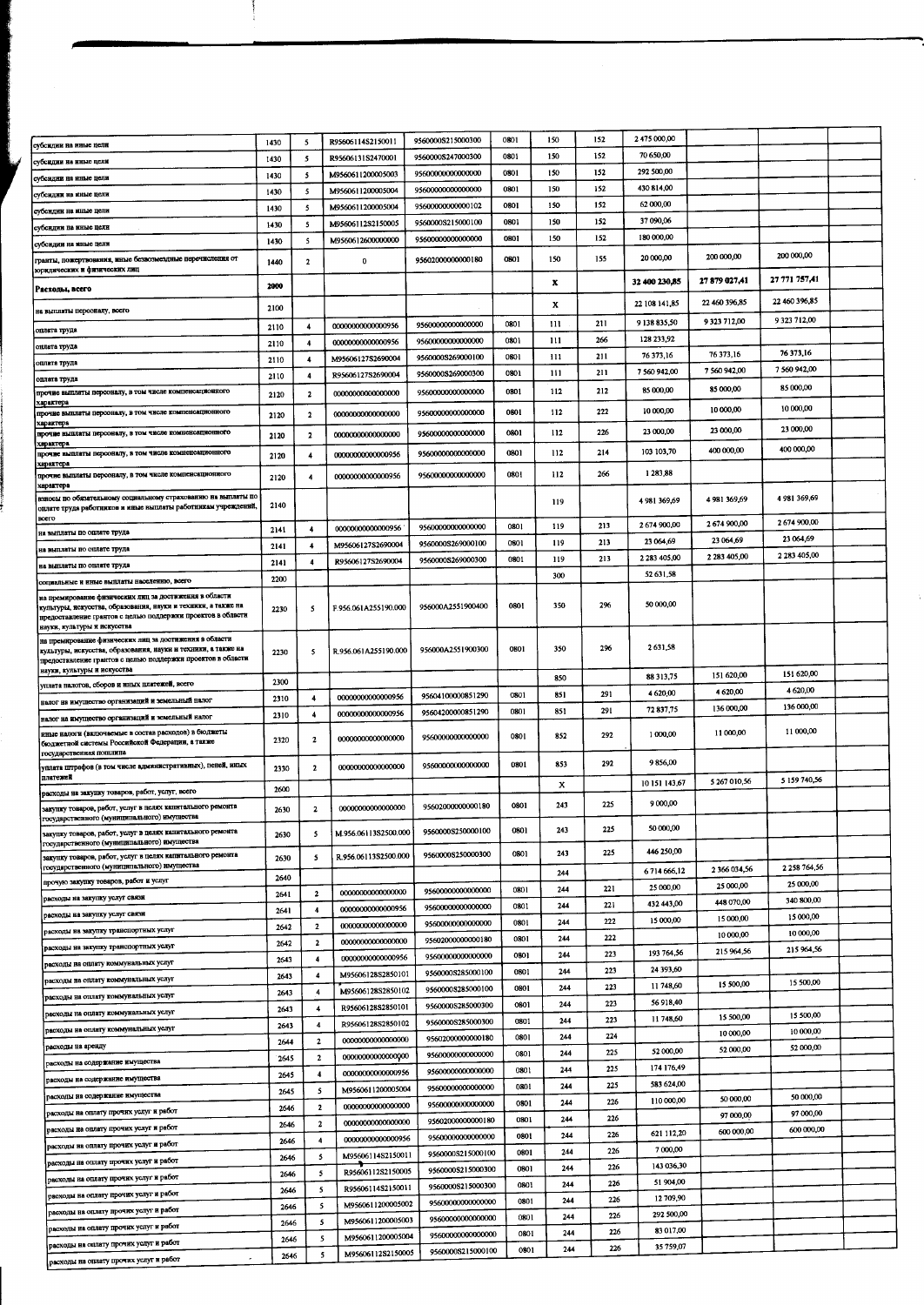|                                              |      |                         |                   |                   |      |     |     | 45 962,56              |             |             |  |
|----------------------------------------------|------|-------------------------|-------------------|-------------------|------|-----|-----|------------------------|-------------|-------------|--|
| расходы на оплату прочих услуг и работ       | 2646 | 5                       | M9560612600000000 | 95600000000000000 | 0801 | 244 | 226 | 20 000,00              | 90 000,00   | 90 000,00   |  |
| расходы на приобретение основных средств     | 2647 | $\mathbf{2}$            | 00000000000000000 | 95600000000000000 | 0801 | 244 | 310 | 493 031.46             | 500 000,00  | 500 000,00  |  |
| расходы на приобретение основных средств     | 2647 | 4                       | 00000000000000956 | 95600000000000000 | 0801 | 244 | 310 | 193 640,00             |             |             |  |
| расходы на приобретение основных средств     | 2647 | 5                       | M95606114S2150011 | 9560000S215000100 | 0801 | 244 | 310 | 70 650,00              |             |             |  |
| расходы на приобретение основных средств     | 2647 | 5                       | M95606131S2470001 | 9560000S247000100 | 0801 | 244 | 310 | 5 3 2 3 9 5            |             |             |  |
| расходы на приобретение основных средств     | 2647 | 5                       | R95606112S2150005 | 9560000S215000300 | 0801 | 244 | 310 | 2 2 8 2 5 1 7 3 0      |             |             |  |
| расходы на приобретение основных средств     | 2647 | 5                       | R95606114S2150011 | 9560000S215000300 | 0801 | 244 | 310 | 70 650,00              |             |             |  |
| расходы на приобретение основных средств     | 2647 | 5                       | R95606131S2470001 | 9560000S247000300 | 0801 | 244 | 310 | 1330,99                |             |             |  |
| расходы на приобретение основных средств     | 2647 | 5                       | M95606112S2150005 | 9560000S215000100 | 0801 | 244 | 310 | 40 000,00              |             |             |  |
| расходы на приобретение основных средств     | 2647 | 5                       | M9560612600000000 | 95600000000000000 | 0801 | 244 | 310 | 25 000,00              | 20 000,00   | 20 000,00   |  |
| расходы на приобретение материальных запасов | 2648 | $\overline{2}$          | 00000000000000000 | 95600000000000000 | 0801 | 244 | 343 | 15 000,00              | 30 000,00   | 30 000,00   |  |
| расходы на приобретение материальных запасов | 2648 | $\overline{2}$          | 00000000000000000 | 9560000000000000  | 0801 | 244 | 344 | 100 106,22             | 60 000,00   | 60 000 00   |  |
| расходы на прнобретение материальных запасов | 2648 | $\mathbf{z}$            | 00000000000000000 | 95600000000000000 | 0801 | 244 | 346 |                        | 23 000,00   | 23 000,00   |  |
| расходы на приобретение материальных запасов | 2648 | $\mathbf{z}$            | 00000000000000000 | 95602000000000180 | 0801 | 244 | 343 | 11 000:00              | 50 000,00   | 50 000,00   |  |
| расходы на приобретение материальных запасов | 2648 | $\mathbf{2}$            | 00000000000000000 | 95602000000000180 | 0801 | 244 | 346 | 22 621,78              |             |             |  |
| расходы на приобретение материальных запасов | 2648 | 4                       | 00000000000000956 | 95600000000000000 | 0801 | 244 | 346 | 74 360,00              |             |             |  |
| расходы на приобретение материальных запасов | 2648 | 5                       | M95606114S2150011 | 9560000S215000100 | 0801 | 244 | 346 | 140 578,70             |             |             |  |
| расходы на приобретение материальных запасов | 2648 | 5                       | R95606114S2150011 | 9560000S215000300 | 0801 | 244 | 346 | 62 000,00              |             |             |  |
| расходы на приобретение материальных запасов | 2648 | 5                       | M9560611200005004 | 95600000000000102 | 0301 | 244 | 344 | 6 604,20               |             |             |  |
| расходы на приобретение материальных запасов | 2648 | 5                       | M956061260000000  | 95600000000000000 | 0801 | 244 | 343 | 65 863.83              |             |             |  |
| расходы на приобретение материальных запасов | 2648 | 5                       | M9560612600000000 | 95600000000000000 | 0801 | 244 | 346 | 9 000,00               | 29 000,00   | 29 000,00   |  |
| прочую закупку товаров, работ и услуг        | 2649 | $\overline{\mathbf{z}}$ | 00000000000000000 | 95600000000000000 | 0801 | 244 | 349 |                        | 10 000,00   | 10 000,00   |  |
| прочую закупку товаров, работ и услуг        | 2649 | $\mathbf{z}$            | 00000000000000000 | 95602000000000180 | 0801 | 244 | 349 | 21 569,41              |             |             |  |
| прочую закупку товаров, работ и услуг        | 2649 | 5                       | M9560612600000000 | 95600000000000000 | 0801 | 244 | 349 | 879 368.26             | 870 292,80  | 870 292,80  |  |
| закупку энергетических ресурсов              | 2660 | $\overline{4}$          | M95606128S2850101 | 9560000S285000100 | 0801 | 247 | 223 | 2051859.29             | 2030 683,20 | 2030 683,20 |  |
| закупку энергетических ресурсов              | 2660 | 4                       | R95606128S2850101 | 9560000S285000300 | 0801 | 247 | 223 |                        |             |             |  |
| Выплаты, уменьшающие доход, всего            | 3000 |                         |                   |                   |      | 100 |     | $-144,00$<br>$-144,00$ |             |             |  |
| налог на шийбыль                             | 3010 | $\overline{\mathbf{2}}$ | 00000000000000000 | 95600000000000000 | 0801 |     | 189 |                        |             |             |  |

**V**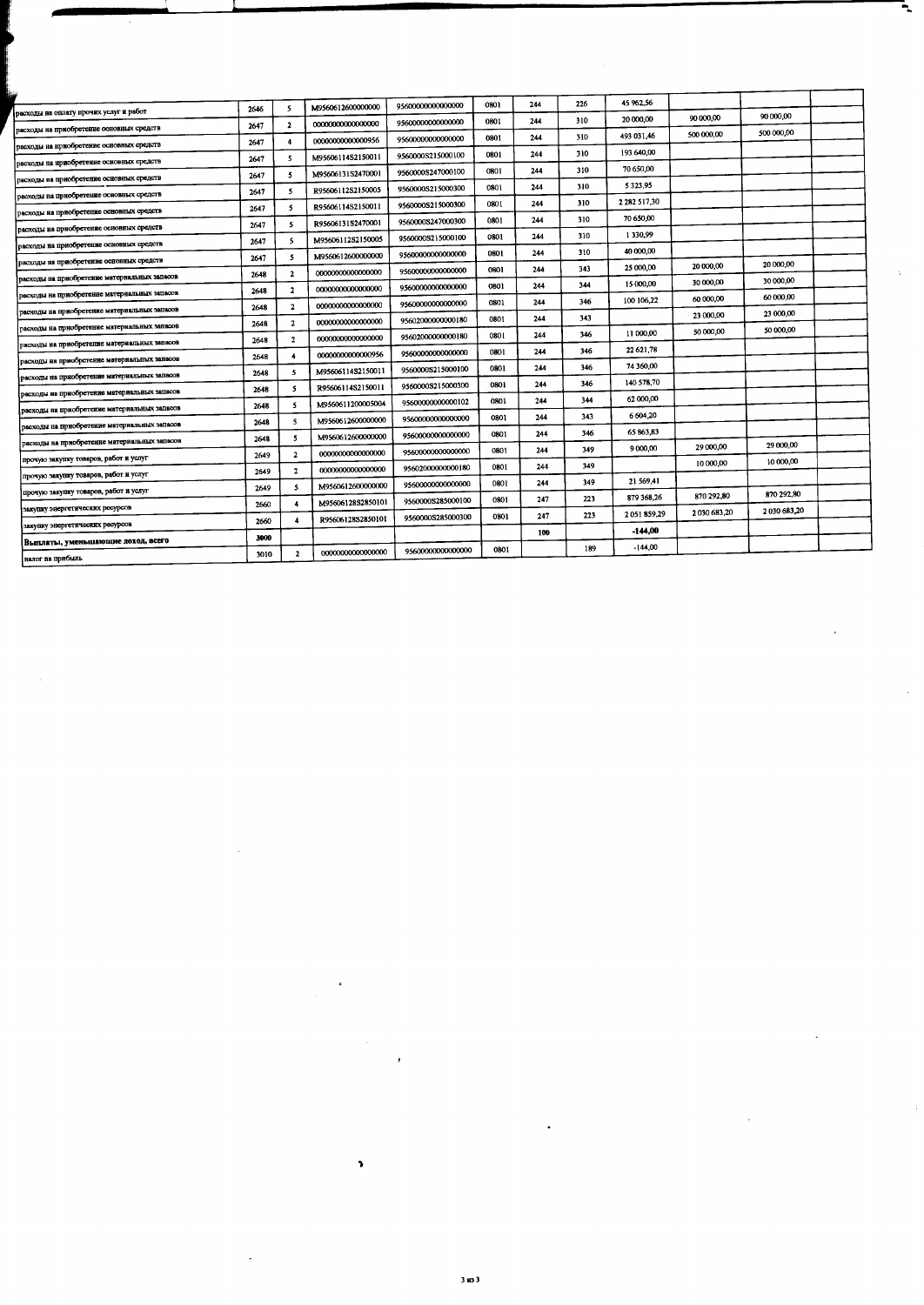Раздел 2. Сведения по выплатам на закупки товаров, работ, услуг

 $1 \text{ m}$  2